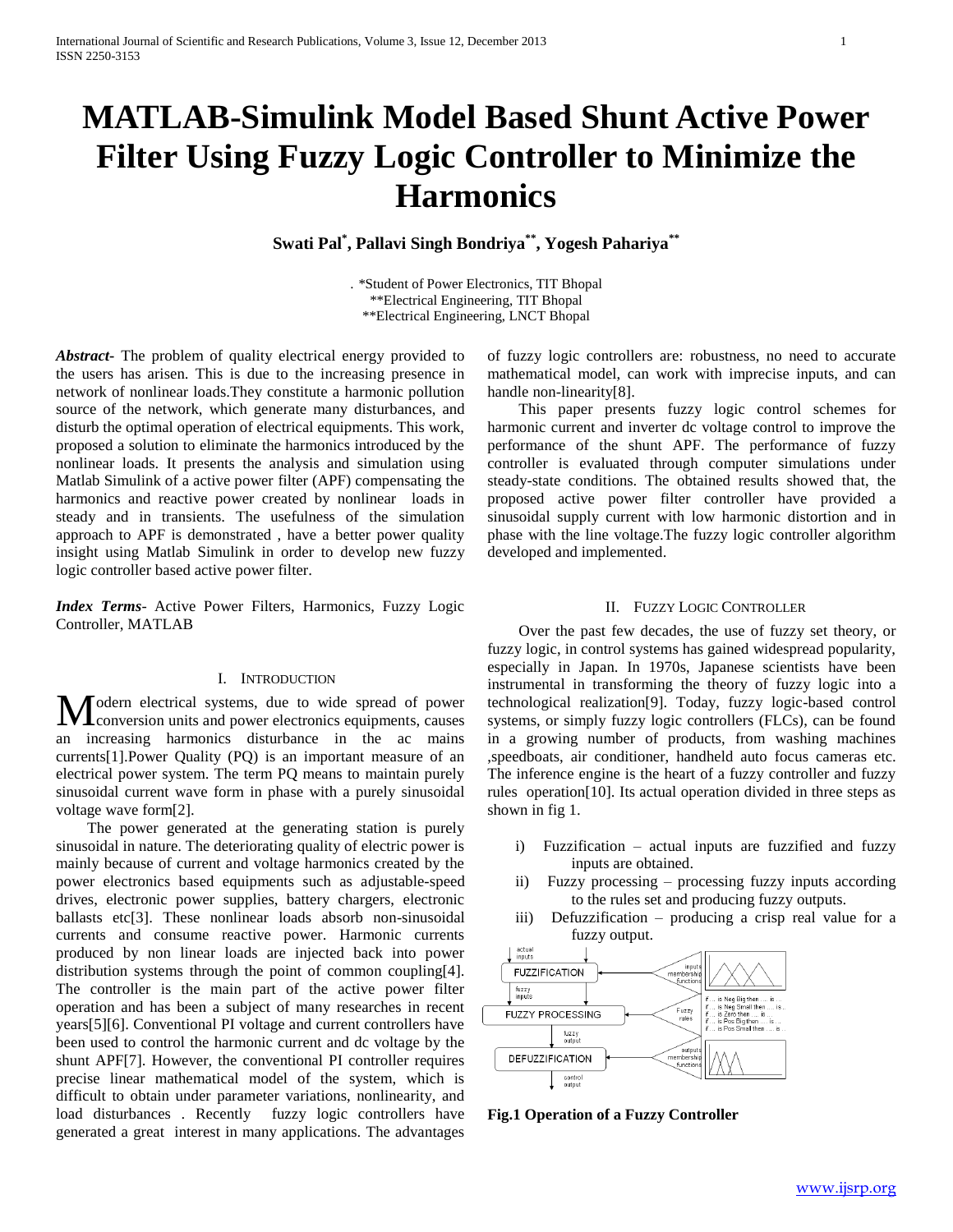### III. ACTIVE POWER FILTER

 The block diagram of shunt active power filter shown in fig 2. It is controlled to draw or supply a compensating current  $i_c$ from or to the utility, so that it cancels current harmonics on the ac side. In this manner a shunt active power filter can be used to eliminate current harmonics and reactive power compensation[11].



#### **Figure 2 Block diagram of Basic Active Power Filter**

 From figure 2 the instantaneous currents can be written as ; *i* (*t*) *i* (*t*) *i* (*t*) *s <sup>L</sup> <sup>c</sup>* ……………………..(1)

The source voltage is given by

$$
v_s(t) = V_m \sin \omega t \tag{2}
$$

 if a nonlinear load is applied, then the load current will have a fundamental component, and the harmonic components can be represented as;

$$
i_L(t) = \sum_{n=1}^{\infty} I_n \sin(n\omega t + \phi_n)
$$
  
\n
$$
i_L(t) = I_1 \sin(\omega t + \phi_1) + \sum_{n=2}^{\infty} I_n \sin(n\omega t + \phi_n)
$$
  
\n...(4)

Instantaneous load power can be given as

$$
p_L(t) = v_s(t) * i_L(t)
$$

$$
p_L(t) = V_m I_1 \sin^2 \omega t * \cos \phi_1 + V_m I_1 \sin \omega t * \cos \omega t * \sin \phi_1
$$

+
$$
V_m \sin \omega t
$$
 \*  $\sum_{n=2}^{\infty} I_n \sin(n\omega t + \phi_n)$   
 $p_L(t) = p_f(t) + p_r(t) + p_h(t)$ ........(6)

From equation (4) real (Fundamental) power is drawn by the load  $(t) = V_m I_1 \sin^2 \omega t * \cos \phi_1 = v_s(t) * i_s(t)$  $p_f(t) = V_m I_1 \sin^2 \omega t \cdot \cos \phi_1 = v_s(t) \cdot i_s(t) \dots (7)$ 

From equation (7) the source current supplied by the source, after compensation

$$
i_s(t) = \frac{p_f(t)}{v_s(t)} = I_1 \cos \phi_1 \sin \omega t = I_{sm} \sin \omega t
$$
...(8)

 Also there are some switching losses in the PWM converter. Hence, the utility must supply a small overhead for the capacitor leaking and converter switching losses in addition to the real power of the load.

Hence, total peak current supplied by the source

$$
I_{sp} = I_{sm} + I_{sL} \dots \dots \dots (9)
$$

 If the active filter provides the total reactive and harmonic power then  $i<sub>s</sub>$  (t) will be in phase with the utility voltage and pure sinusoidal. The active filter must provide the following compensation current as shown in equation(10).

 $i_c(t) = i_L(t) - i_s(t)$  ..........(10)

It is necessary to calculate  $i<sub>s</sub>(t)$ , the fundamental component of load current, as the reference current for the accurate and instantaneous compensation of reactive and harmonic power.

#### A. Estimation of Reference Source Current

The peak value of the reference current  $I_{sp}$  can be estimated by controlling the dc side capacitor voltage. The ideal compensation requires the main current to be sinusoidal and in phase with the source voltage irrespective of the load current nature. The reference source currents after compensation can be given as

$$
\begin{aligned}\ni_{sa}^* &= I_{sp} \sin \omega t, \\
i_{sb}^* &= I_{sp} \sin(\omega t - 120^\circ), \\
i_{cb}^* &= I_{sp} \sin(\omega t + 120^\circ),\n\end{aligned}
$$

Where  $I_{sp} = I_1 \cos \phi_1 + I_{sL}$  is the amplitude of the reference source current, while the phase angles can be obtained from the source voltages. Hence, the waveform and phases of the source currents are known only the magnitude of the source currents needs to be determined.

The peak value of the reference current has been estimated by regulating the dc side capacitor voltage of the PWM converter. This capacitor voltage is compared by a reference value and the error is processed in a PI controller. The output of the PI controller has been considered as amplitude of the reference source current, and this is estimated by multiplying peak value with the unit sine vectors in phase with the source voltage.

#### B. Role of Dc Filter

 The dc side capacitor serves two main purposes (1) it maintains a steady state ripple free dc voltage and (2) it serves as an energy storage element to supply the real power difference between load and source during the transient period. In the steady state the real power supplied by the source should be equal to the real power demand of the load add a small power to compensate for the losses in the active filter. Thus dc capacitor voltage can be maintained at a reference value.

 However, when the load condition changes, the real power balance between the source and the load will be disturbed. This real power difference is to be compensated for by the dc capacitor. This changes the dc capacitor voltage away from the reference voltage. In order to keep the satisfactory operation of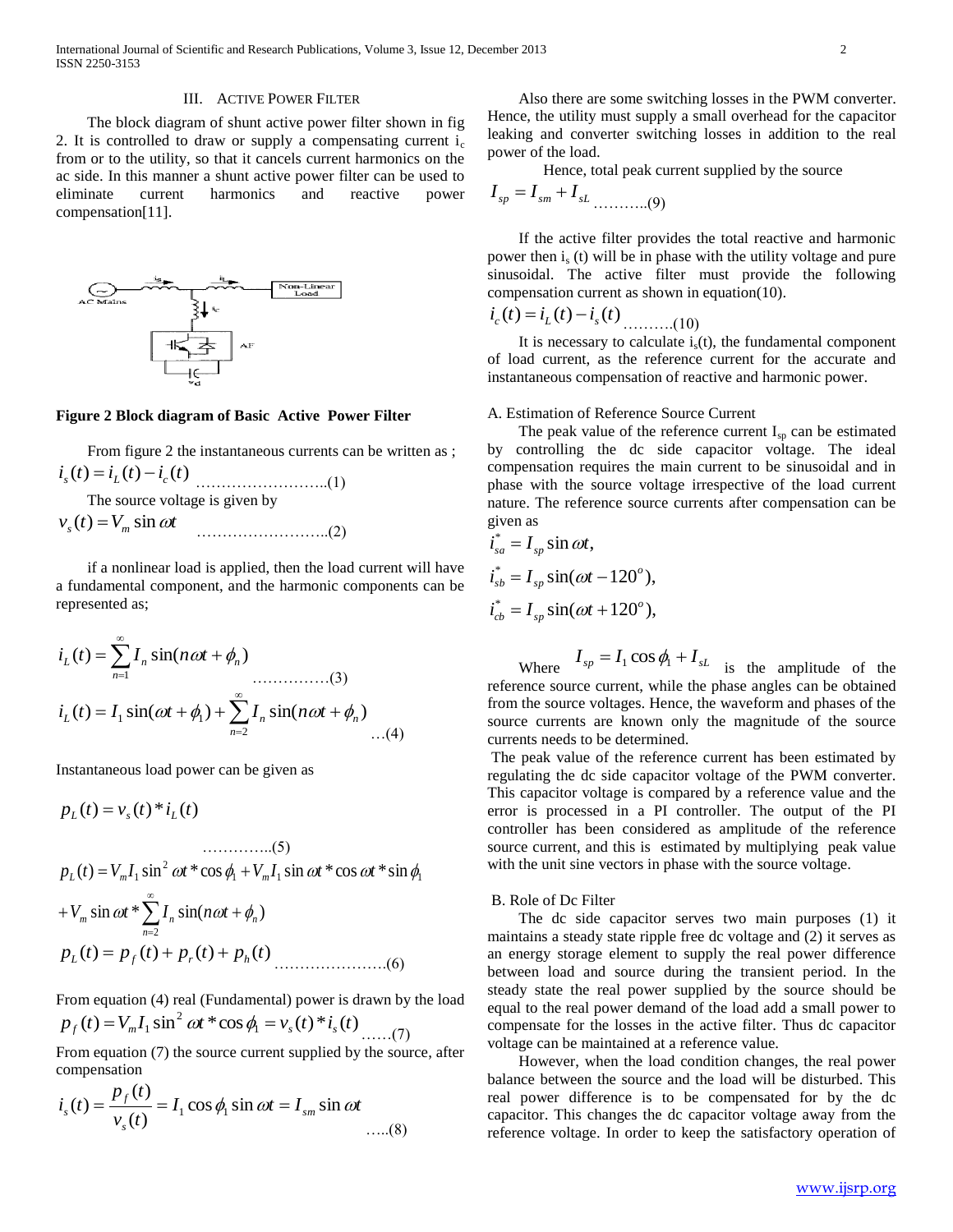the active filter, the peak value of the reference current must be match with the real power drawn from the source. The charging or discharging of the capacitor compensates the real power consumed by the load. If the dc capacitor voltage is recovered and attains the reference voltage, the real power supplied by the source is equal to the load power.

 The real reactive power injection may result in the ripple voltage of the dc capacitor. A low pass filter is generally used to filter these ripples which introduce a finite delay[11]. To avoid the use of this low pass filter the capacitor voltage is sampled a the zero crossing of the source voltage. A continuously changing reference current makes the compensation non instantaneous during transient. Hence this voltage is sampled at the zero crossing of any phase voltage. This makes the compensation instantaneous. Sampling only twice in a cycle as compared to six times in a cycle[12] give a little higher dc capacitor voltage rise or drip during transients, but the settling time is less.

 In order to form the equation set, fundamental component is given reference output value and all other harmonics are equated to zero. In present simulation model, switching angles are evaluating for the  $5<sup>th</sup>$ ,  $7<sup>th</sup>$  and  $11<sup>th</sup>$  harmonics[13].

 The equation (11) derived for total harmonic distortation of the output voltage and current of an inverter is used in order to reduce the harmonics.

$$
\%THD = \left[\frac{1}{a^2} \sum_{n=5}^{\infty} (a^2 n) \times 100 \dots \dots (11) \right]
$$
  
Where n = 6i \pm 1(i = 1, 2, 3...)

### IV. MATLAB SIMULINK MODEL

 The proposed algorithm has been simulated using MATLAB and its tools Sim Power System and Simulink. Simulation model for obtaining the three phase source voltage are to be balanced and sinusoidal. A load with highly nonlinear characteristics is considered for the load compensation.



#### **Fig.3 Three phase supply with nonlinear loads**



**fig.4 Model of nonlinear loads and shunt active power filter Using fuzzy logic controller**



**Fig.5 MATLAB Simulink model of fuzzy logic controller**

| FIS Editor: as1<br><b>DOM:</b>                  |          |                          |                  | $\begin{array}{ c c c c c c c c c } \hline \multicolumn{1}{ c }{\mathbf{1}} & \multicolumn{1}{ c }{\mathbf{2}} & \multicolumn{1}{ c }{\mathbf{3}} & \multicolumn{1}{ c }{\mathbf{4}} & \multicolumn{1}{ c }{\mathbf{5}} & \multicolumn{1}{ c }{\mathbf{6}} & \multicolumn{1}{ c }{\mathbf{7}} & \multicolumn{1}{ c }{\mathbf{8}} & \multicolumn{1}{ c }{\mathbf{9}} & \multicolumn{1}{ c }{\mathbf{1}} & \multicolumn{1}{ c }{\$ |
|-------------------------------------------------|----------|--------------------------|------------------|----------------------------------------------------------------------------------------------------------------------------------------------------------------------------------------------------------------------------------------------------------------------------------------------------------------------------------------------------------------------------------------------------------------------------------|
| <b>File Edit View</b>                           |          |                          |                  |                                                                                                                                                                                                                                                                                                                                                                                                                                  |
| Error                                           |          | 881                      |                  | output1                                                                                                                                                                                                                                                                                                                                                                                                                          |
| CE                                              |          | (mamdani)                |                  | Trip                                                                                                                                                                                                                                                                                                                                                                                                                             |
| FIS Name:<br>az1                                |          |                          | <b>FIS Type:</b> | mamdani                                                                                                                                                                                                                                                                                                                                                                                                                          |
| And method                                      | min      | $\overline{\phantom{0}}$ | Current Variable |                                                                                                                                                                                                                                                                                                                                                                                                                                  |
| Or method                                       | max      | ۰                        | Name             |                                                                                                                                                                                                                                                                                                                                                                                                                                  |
| <b>Implication</b>                              | min      | ۰.                       | Type             |                                                                                                                                                                                                                                                                                                                                                                                                                                  |
| Aggregation                                     | max      | ۰                        | Range            |                                                                                                                                                                                                                                                                                                                                                                                                                                  |
| Defuzzification                                 | centroid | ۰                        | Help             | Close                                                                                                                                                                                                                                                                                                                                                                                                                            |
| System "as1": 2 inputs, 2 outputs, and 9 rules. |          |                          |                  |                                                                                                                                                                                                                                                                                                                                                                                                                                  |

**fig. 6 the membership function of input and output**

#### V. SIMULATION RESULTS

 The whole system is simulated in MATLAB. The system parameters selected for the simulation studies are given in TABLE 1. The three-phase source voltages are assumed to be balanced and sinusoidal. A load with highly nonlinear characteristics is considered for the load compensation[14].

 At the first stage, all IGBT devices are turned off so the DC-link is charged by the parallel diode, which is equivalent to three-phase bridge rectifier and then the second transient stage, the fuzzy controller is plunged

into to control the DC link voltage to a rated value gradually without overshoot[15]. Case 1: with nonlinear load and Case 2: with fuzzy logic controller

| <b>System parameter</b> | values                 |
|-------------------------|------------------------|
| Supply voltage          | 230v                   |
| Frequency               | 50Hz                   |
| Source impedance        | $0.05\Omega$ , $0.5mH$ |
| Filter inductance       | 1.25mH                 |
| Filter capacitance      | $21e-5F$               |
| DC Voltage              | 400v                   |

**Table1. System Parameter**

 Fig 7,9. shows the source voltage and current curves before and after the APF is plunged into.

 Fig 8,10. shows the THD of the nonlinear load before and after the APF is plunged into. It can be seen that APF with fuzzy logic controller can compensate the harmonics, which makes the source current sinusoidal.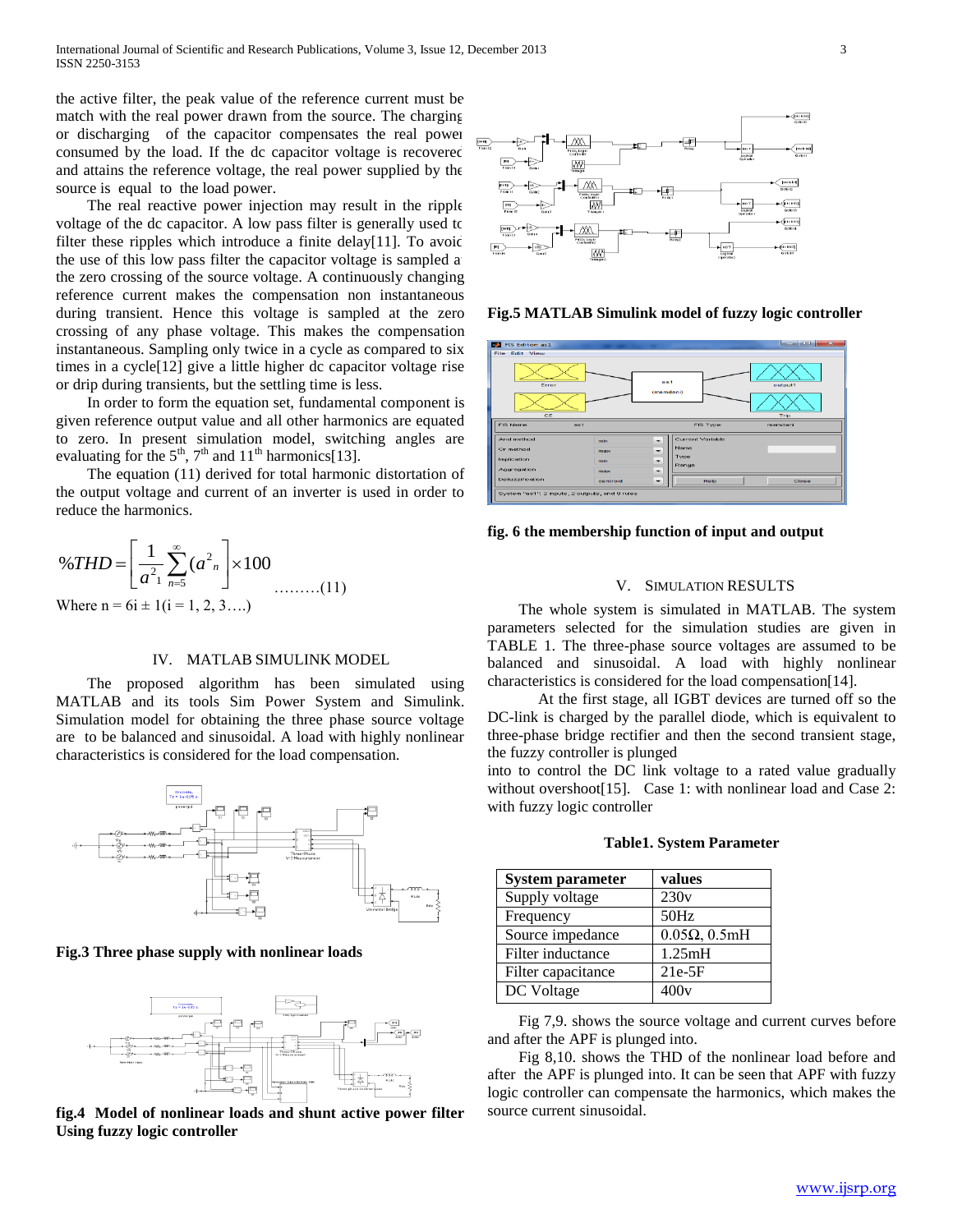In table 2 the rules of fuzzy logic controller are described which is used in fuzzy opration.



**Fig. 7 Three phase voltage and current waveform with non linear load**



**Fig.8 THD analysis of three phase voltage waveform with nonlinear load**

| Table2.Rules of fuzzy logic controller |  |  |
|----------------------------------------|--|--|
|                                        |  |  |

| Rule | <b>INPUT</b>      | <b>OUTPUT</b>                 |
|------|-------------------|-------------------------------|
| no.  |                   |                               |
| 1    | $(Error=\neg NB)$ | $(output1=NB)(Trip=Right)(1)$ |
|      | $&$ (CE==NB)      |                               |
| 2    | $(Error=\neg NB)$ | $(output1=NB)(Trip=Right)(1)$ |
|      | $&$ (CE==CZ)      |                               |
| 3    | $(Error=\neg NB)$ | $(output1=CZ)(Trip=Wrong)(1)$ |
|      | $&$ (CE==PB)      |                               |
| 4    | $(Error = CZ)$    | $(output1=NB)(Trip=Right)(1)$ |
|      | $&$ (CE==NB)      |                               |
| 5    | $(Error = CZ)$    | $(output1=CZ)(Trip=Wrong)(1)$ |
|      | $&$ (CE==CZ)      |                               |
| 6    | $(Error = CZ)$    | $(output1=PB)(Trip=Right)(1)$ |
|      | $&$ (CE==PB)      |                               |
| 7    | $(Error = PB)$    | $(output1=CZ)(Trip=Wrong)(1)$ |
|      | $&$ (CE==NB)      |                               |
| 8    | $(Error = PB)$    | $(output1=PB)(Trip=Right)(1)$ |
|      | $&$ (CE==CZ)      |                               |
| 10   | $(Error = PB)$    | $(output1=PB)(Trip=Right)(1)$ |
|      | $&$ (CE==PB)      |                               |



**Fig.9 Three phase voltages and current waveform with shunt active power filter with connected fuzzy logic controller**



# **Fig.10 THD analysis of voltages with shunt active power filter using fuzzy logic controller**

 In Table 3 ,The Total Harmonics Distortion of non linear load before using Shunt APF is about to 2.12 but after using shunt APF with fuzzy logic is about to 1.25.

|  | <b>Table3. Simulation Result</b> |  |
|--|----------------------------------|--|
|--|----------------------------------|--|

|               | $\%THD$ |
|---------------|---------|
| <b>Before</b> | 2.12    |
| compensation  |         |
| After         | 1.25    |
| compensation  |         |

# VI. CONCLUSION

 The paper presents the application of the fuzzy logic controller to control the compensating voltage. The Mamdani max-min approach is used for the fuzzy inference and the defuzzification method, respectively. The design of input and output membership for the fuzzy logic controller is very important for the system performance. The simulation results show that the fuzzy logic controller provides a good performance to control the compensating voltage of shunt active power filter. The %THD of the voltages at PCC point can be followed the IEEE Std. 519-1992.